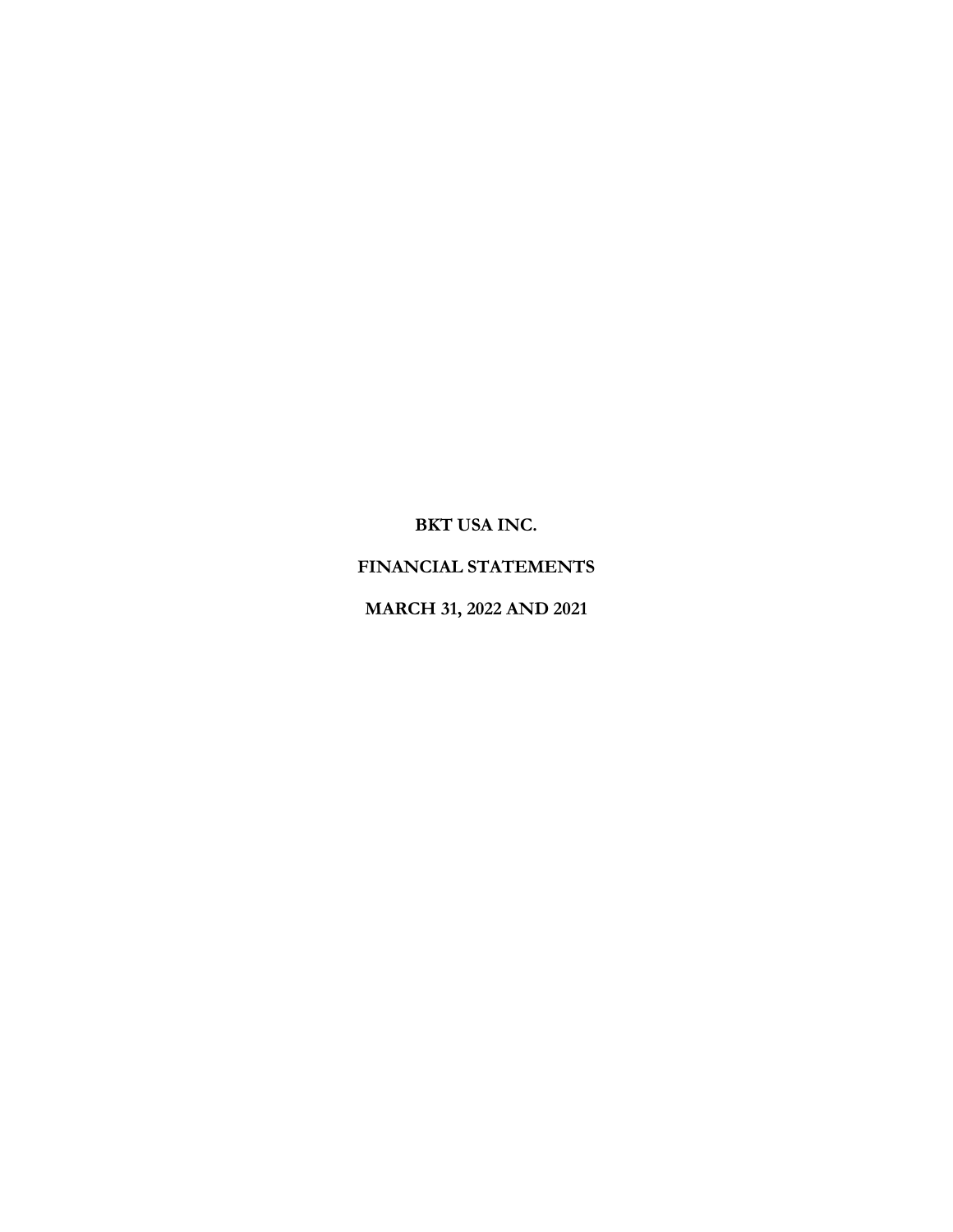#### **BKT USA INC. FINANCIAL STATEMENTS MARCH 31, 2022 AND 2021**

#### **INDEX TO FINANCIAL STATEMENTS**

|                                                                                               | Page     |
|-----------------------------------------------------------------------------------------------|----------|
| Independent Accountant's Review Report                                                        | $2 - 3$  |
| Balance Sheets as of March 31, 2022 and 2021                                                  | 4        |
| Statements of Operations and Retained Earnings<br>for the years ended March 31, 2022 and 2021 | 5        |
| Statements of Cash Flows<br>for the years ended March 31, 2022 and 2021                       | 6        |
| Notes to Financial Statements                                                                 | $7 - 10$ |
| Supplemental Schedules of Operating Expenses<br>for the years ended March 31, 2022 and 2021   | 11       |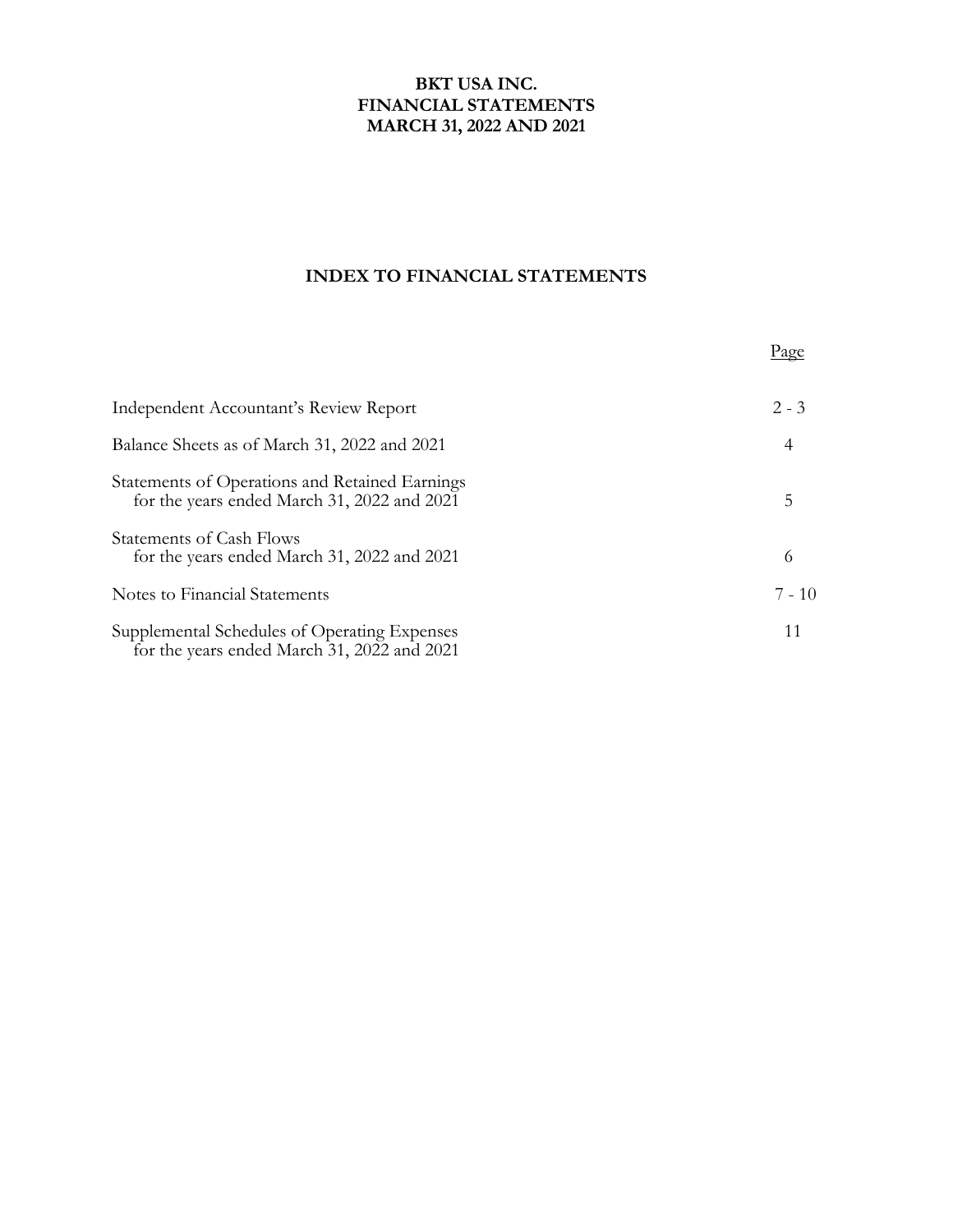## **ANURAG PATEL & ASSOCIATES, LLC**

*CPAs & CONSULTANTS* **960 Holmdel Road, Bldg. 2 Holmdel, NJ 07733 Tel: (732) 817-1400 Fax: (732) 817-1401 E-mail:** anurag@amcocpa.com

#### **INDEPENDENT ACCOUNTANT'S REVIEW REPORT**

#### To the Board of Directors and Stockholders of **BKT USA INC.**

We have reviewed the accompanying financial statements of BKT USA Inc. (the "Company") which comprise of balance sheets as of March 31, 2022 and 2021, and the related statements of operations and retained earnings and statements of cash flows for the years then ended and related notes to the financial statements. A review includes primarily applying analytical procedures to management's financial data and making inquiries of Company management. A review is substantially less in scope than an audit, the objective of which is the expression of an opinion regarding the financial statements as a whole. Accordingly, we do not express such an opinion.

#### **Management's Responsibility for the Financial Statements**

Management is responsible for the preparation and fair presentation of the financial statements in accordance with accounting principles generally accepted in the United States of America; this includes the design, implementation, and maintenance of internal control relevant to the preparation and fair presentation of financial statements that are free from material misstatement whether due to fraud or error.

#### **Accountant's Responsibility**

Our responsibility is to conduct the review engagements in accordance with Statements on Standards for Accounting and Review Services promulgated by the Accounting and Review Services Committee of the AICPA. Those standards require us to perform procedures to obtain limited assurance as a basis for reporting whether we are aware of any material modifications that should be made to the financial statements for them to be in accordance with accounting principles generally accepted in the United States of America. We believe that the results of our procedures provide a reasonable basis for our conclusion.

#### **Accountant's Conclusion**

Based on our reviews, we are not aware of any material modifications that should be made to the accompanying financial statements in order for them to be in conformity with accounting principles generally accepted in the United States of America.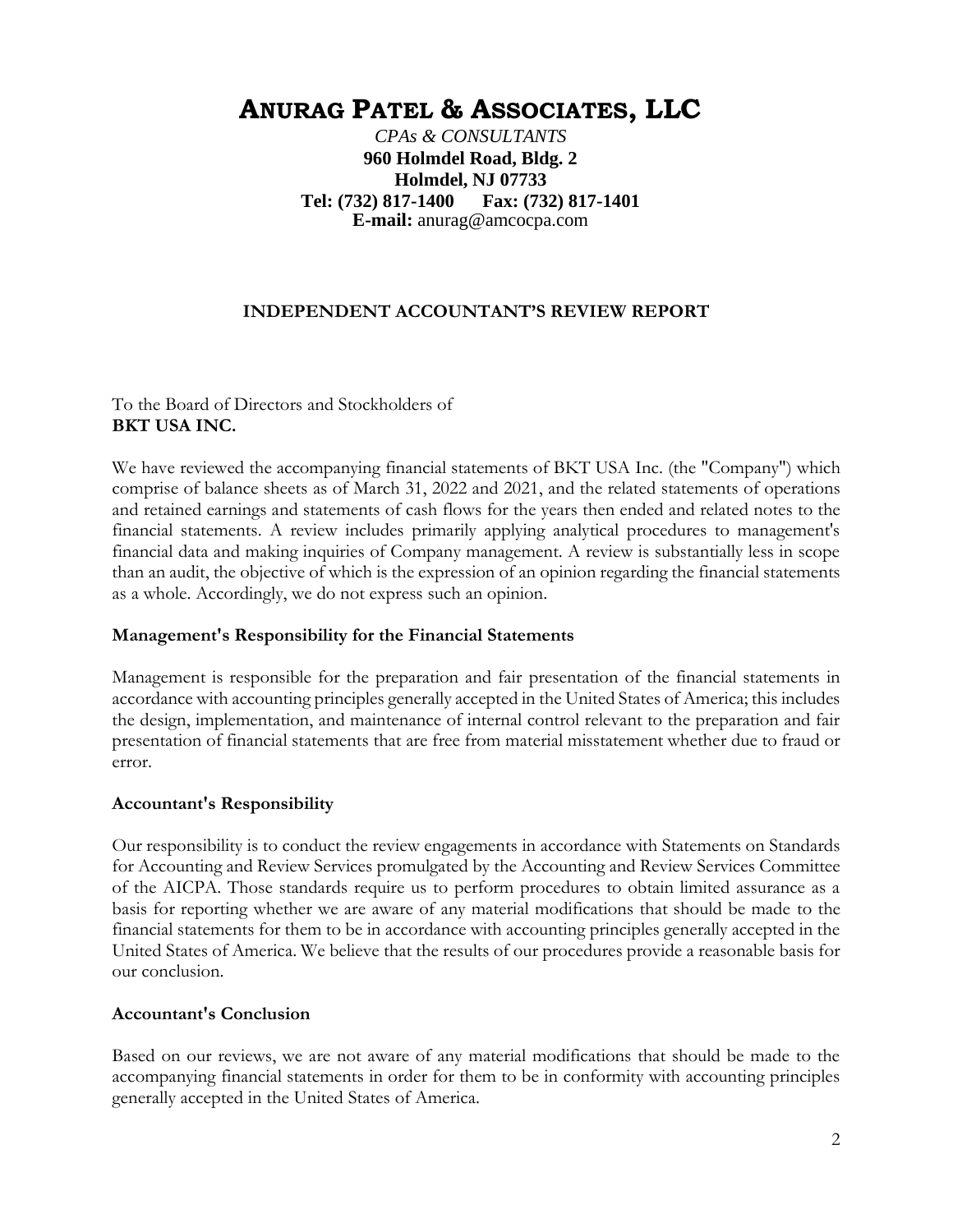#### **Supplementary Information**

The accompanying supplementary information included on page 12 is presented for purposes of additional analysis and is not a required part of the basic financial statements. Such information is the responsibility of management and was derived from, and relates directly to, the underlying accounting and other records used to prepare the financial statements. The supplementary information has been subjected to the review procedures applied in our reviews of the basic financial statements. We are not aware of any material modifications that should be made to the supplementary information. We have not audited the supplementary information, and do not express an opinion on such information.

#### anulag patel & associates, LLC

Certified Public Accountants

Holmdel, New Jersey May 4, 2022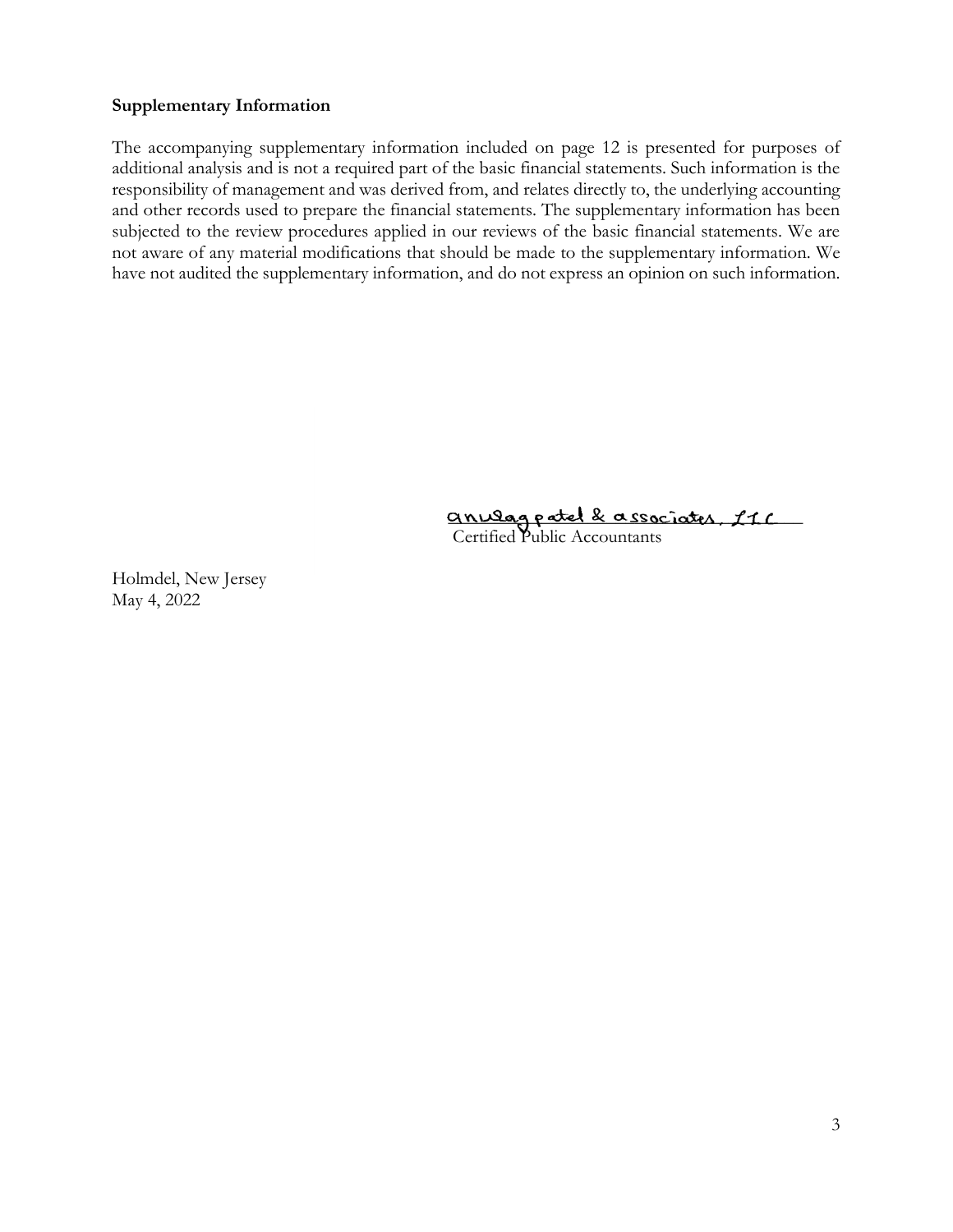# **BKT USA, INC. BALANCE SHEETS**<br><u>MARCH</u> 31,

| <b>MARCH 31,</b>                                         | 2022                       | 2021            |
|----------------------------------------------------------|----------------------------|-----------------|
| <b>ASSETS</b>                                            |                            |                 |
| <b>Current Assets</b>                                    |                            |                 |
| Cash                                                     | \$<br>751,349              | \$<br>754,734   |
| Accounts receivables, related party                      | 435,770                    | 426,527         |
| Prepaid expenses                                         | 93,514                     | 27,943          |
| Due from affiliates                                      | 30,825                     | 30,825          |
| Prepaid taxes                                            | 11,199                     | 6,619           |
| <b>Total Current Assets</b>                              | 1,322,657                  | 1,246,648       |
| Property and Equipment, net                              | 237,924                    | 169,036         |
| <b>TOTAL ASSETS</b>                                      | 1,560,581<br>$\mathcal{P}$ | 1,415,684<br>\$ |
| LIABILITIES AND STOCKHOLDER'S EQUITY                     |                            |                 |
| <b>Current Liabilities</b>                               |                            |                 |
| Accounts payable                                         | \$<br>87,879               | \$<br>179,707   |
| Deferred tax liability                                   | 48,177                     | 9,606           |
| <b>Total Current Liabilities</b>                         | 136,056                    | 189,313         |
| <b>Total Liabilities</b>                                 | 136,056                    | 189,313         |
| Commitment & Contingences (Notes 6)                      |                            |                 |
| <b>Stockholder's Equity</b>                              |                            |                 |
| Common stock, \$1.00 par value, 1,500 shares authorized, |                            |                 |
| 1,500 issued and outsanding                              | 1,500                      | 1,500           |
| Retained earnings                                        | 1,423,025                  | 1,224,871       |
| <b>Total Stockholder's Equity</b>                        | 1,424,525                  | 1,226,371       |
| Total Liabilities and Stockholder's Equity               | 1,560,581<br>\$            | \$<br>1,415,684 |

*See independent accountant's review report and notes to financial statements* 4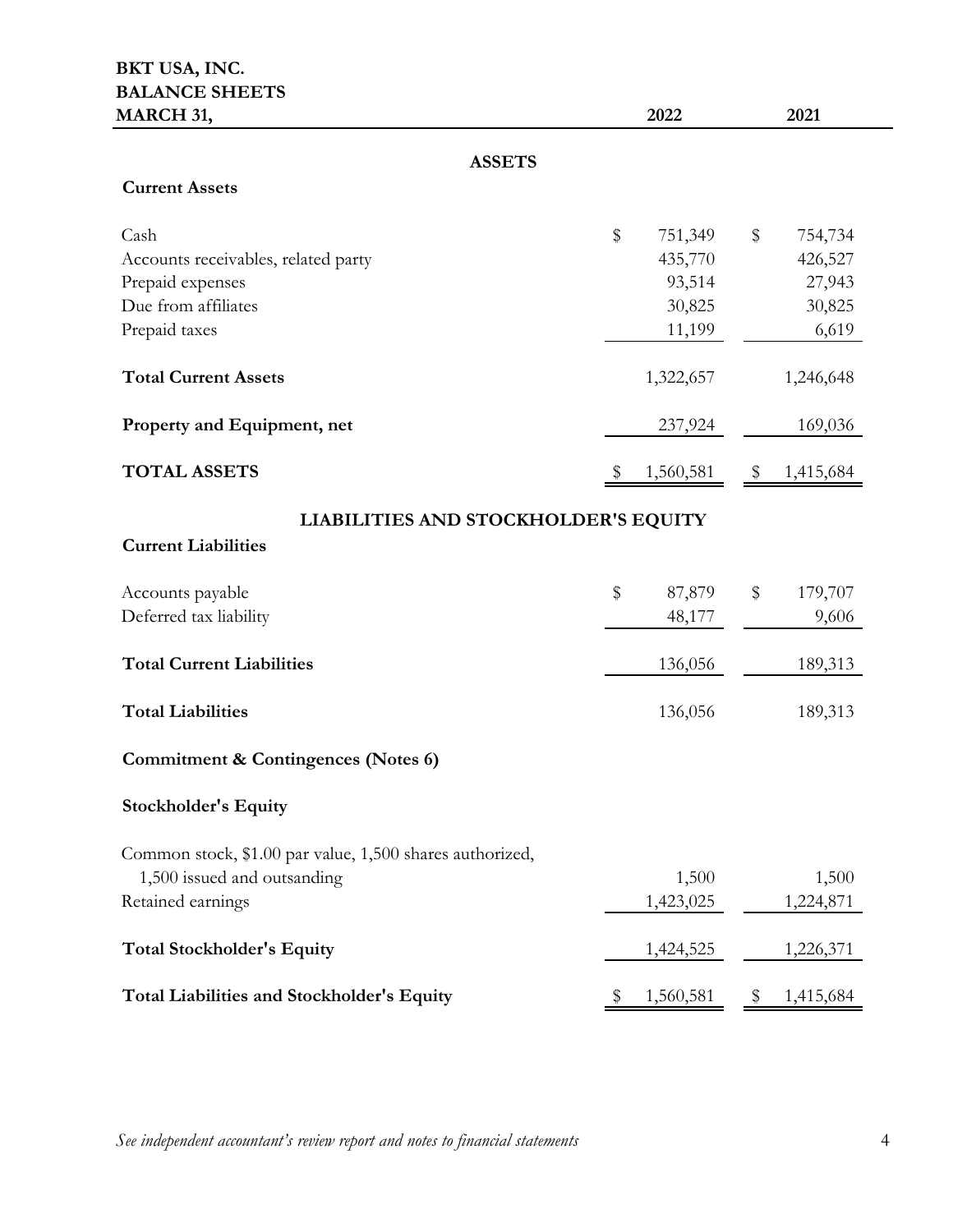| BKT USA, INC.<br>STATEMENTS OF OPERATIONS & RETAINED EARNINGS |                 |                 |  |
|---------------------------------------------------------------|-----------------|-----------------|--|
| FOR THE YEAR ENDED MARCH 31,                                  | 2022            | 2021            |  |
| Revenue                                                       | \$<br>5,384,925 | \$<br>4,744,373 |  |
| <b>Operating Expenses</b>                                     | 5,098,284       | 4,488,925       |  |
| <b>Net Earnings from operations</b>                           | 286,641         | 255,448         |  |
| Other Income/(expense)                                        |                 |                 |  |
| Interest income                                               | 181             | 176             |  |
| Depreciation & amortization                                   | (34, 846)       | (21, 351)       |  |
| Loss on retirement of assets                                  |                 | (7,003)         |  |
| <b>Total Other Expense, net</b>                               | (34,665)        | (28, 178)       |  |
| <b>Net Earnings before Income Taxes</b>                       | 251,976         | 227,270         |  |
| <b>Provision for Income taxes</b>                             | (53, 822)       | (56, 735)       |  |
| <b>Net Earnings</b>                                           | 198,154         | 170,535         |  |
| Retained Earnings - April 1,                                  | 1,224,871       | 1,054,336       |  |
| Retained Earnings - March 31,                                 | \$<br>1,423,025 | \$<br>1,224,871 |  |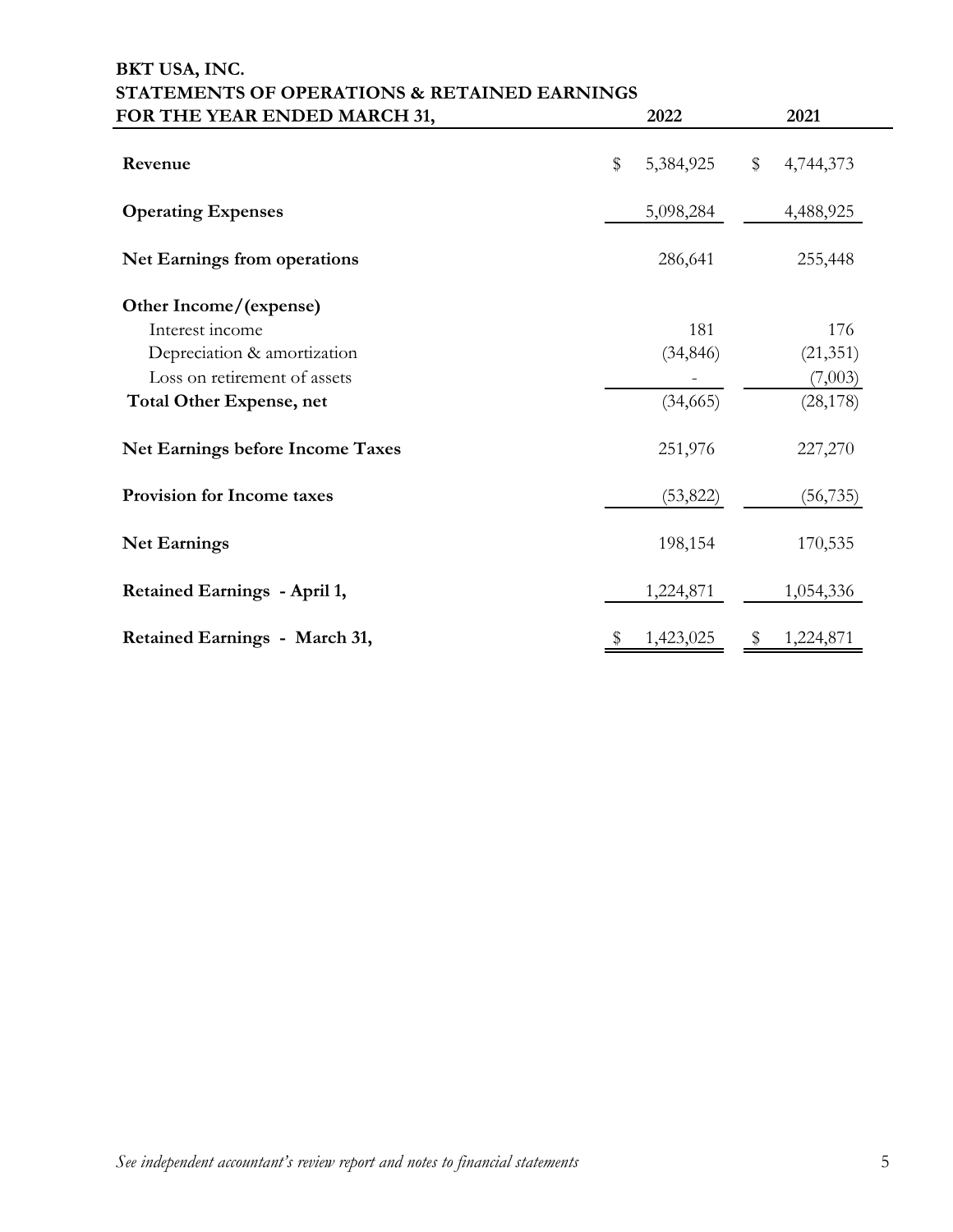### **BKT USA, INC. STATEMENTS OF CASH FLOWS FOR THE YEAR ENDED MARCH 31, 2022** 2021

| <b>Cash Flows from Operating Activities</b> |  |  |
|---------------------------------------------|--|--|
|                                             |  |  |

| Net income                                          | \$<br>198,154 | \$<br>170,535 |
|-----------------------------------------------------|---------------|---------------|
| Adjustments to reconcile net income to net          |               |               |
| Cash used in operating activities,                  |               |               |
| Depreciation and amortization                       | 34,846        | 21,351        |
| Deferred taxes                                      | 38,571        | 9,606         |
| Loss on Retirement of assets                        |               | 7,003         |
| Changes in current assets and liabilities:          |               |               |
| Accounts receivable                                 | (9,243)       | 141,223       |
| Prepaid expense                                     | (65, 571)     | (9,667)       |
| Prepaid taxes                                       | (4,580)       | (6,619)       |
| Security deposits                                   |               | 3,537         |
| Accounts payable and accrued expenses               | (91, 828)     | 70,330        |
| Income taxes payable                                |               | (80,211)      |
| <b>Net Cash Provided by Operating Activities</b>    | 100,349       | 327,088       |
| <b>Cash Flows from Investing Activities</b>         |               |               |
| Due from affiliates                                 |               | 96,026        |
| Purchase of property and equipment                  | (103, 734)    | (41, 718)     |
| Net Cash Provided by/(Used in) Investing Activities | (103, 734)    | 54,308        |
| Net Increase/(Decrease) in Cash                     | (3,385)       | 381,396       |
| Cash - Beginning of the Year                        | 754,734       | 373,338       |
| Cash - End of the Year                              | 751,349       | 754,734       |
| Supplemental Disclosure of Cash Flow Information:   |               |               |
| Taxes paid                                          | \$<br>19,831  | \$<br>136,946 |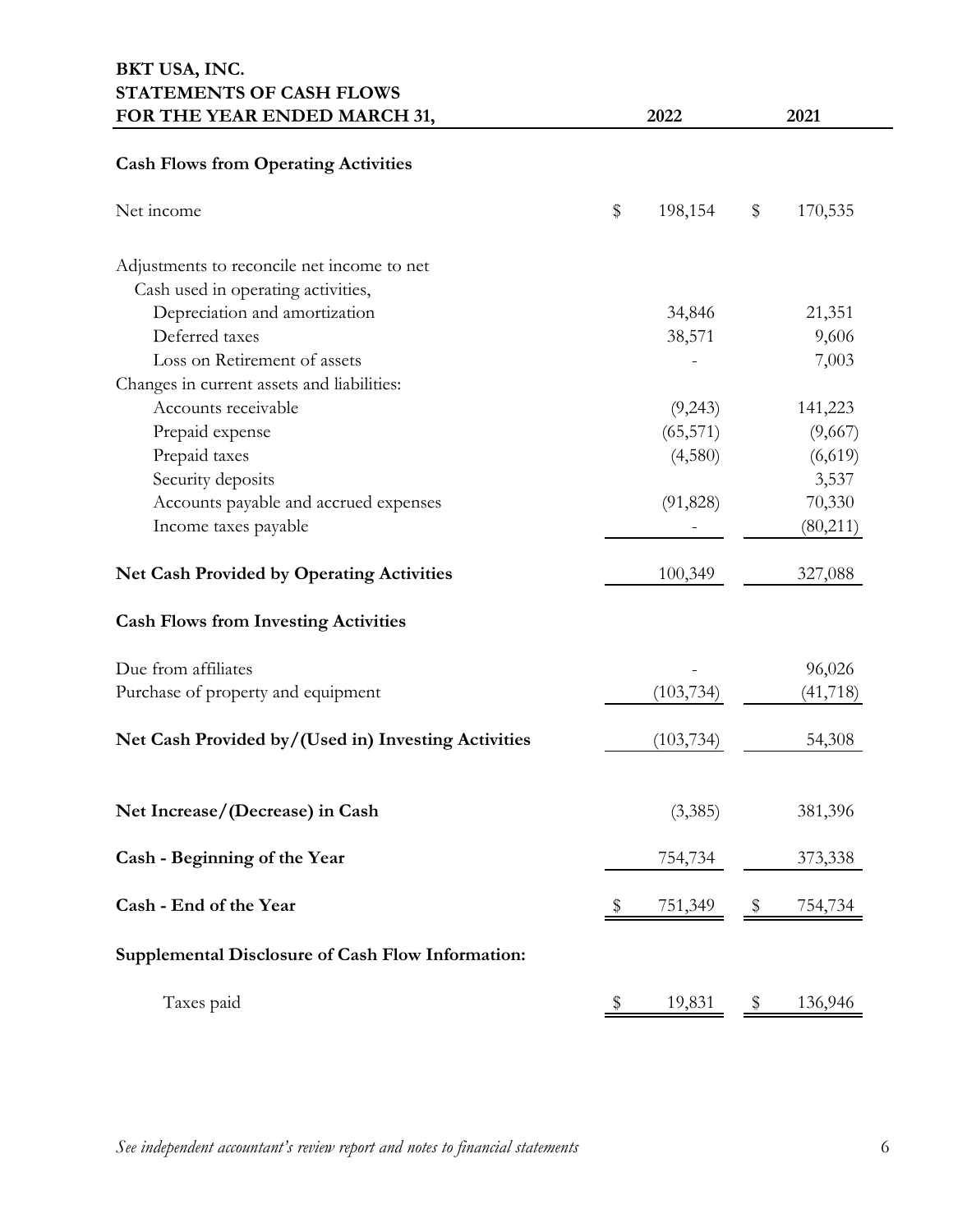#### **NOTE 1 – SUMMARY OF SIGNIFICANT ACCOUNTING POLICIES**

A summary of significant accounting policies of BKT USA Inc. (the "Company") consistently applied is presented to assist in understanding the financial statements. These accounting policies conform to accounting principles generally accepted in the United States of America.

**\_\_\_\_\_\_\_\_\_\_\_\_\_\_\_\_\_\_\_\_\_\_\_\_\_\_\_\_\_\_\_\_\_\_\_\_\_\_\_\_\_\_\_\_\_\_\_\_\_\_\_\_\_\_\_\_\_\_\_\_\_\_\_\_\_\_\_\_\_\_\_\_\_\_\_\_\_\_\_**

#### *1. Nature of Business*

The Company was incorporated in the State of Ohio on April 1, 2009 for the purpose of being the North American Sales and Marketing Office for Balkrishna Industries Ltd., one of the world's leading manufacturers of "off-highway tires" in India. Balkrishna Industries Ltd. produces tires for the niche tire segments of agriculture, construction, industrial, earthmover, all-terrain vehicles and turf care application markets.

The Company is a wholly owned subsidiary of Balkrishna Industries, Ltd. (the "Parent"). The Parent is organized under the laws of India. As described in Note 3, the company has significant transactions with the Parent.

#### *2. Concentration of Credit Risk*

The Company maintains its cash balances at a financial institution, which, at times may exceed federally insured limits. The Company is subject to credit risk to the extent any financial institution with which it conducts business is unable to fulfill contractual obligations on its behalf.

#### *3. Property and Equipment*

Property and equipment are stated at cost. Depreciation and amortization are provided for, using straight-line and accelerated methods, in amounts sufficient to relate the cost of depreciable assets to operations over their estimated service lives. Repairs and maintenance are charged to operations as incurred.

#### *4. Income Taxes*

The Company accounts for income taxes pursuant to the asset and liability method which requires deferred income tax assets and liabilities to be computed annually for differences between the financial statement and tax bases of assets and liabilities that will result in taxable or deductible amounts in the future based on enacted tax laws and rates applicable to the periods in which the differences are expected to affect taxable income. The effect on deferred tax assets and liabilities of a change in tax rate is recognized as income in the period that includes the enactment date.

The Company recognizes and measures its unrecognized tax benefits in accordance with Financial Accounting Standards Board ("FASB") Accounting Standards Codification ("ASC") 740, *Income Taxes*. Under that guidance, the Company assesses the likelihood, based on their technical merit, that tax positions will be sustained upon examination based on the facts, circumstances, and information available at the end of each period. The measurement of unrecognized tax benefits is adjusted when new information is available or when an event occurs that requires a change. For the year ended March 31, 2022 and 2021, no provision for unrecognized tax benefits has been recorded.

With few exceptions, the Company is no longer subject to U.S. federal, state, and local income tax examinations by tax authorities for years before 2017.

*See Independent Accountants' Review Report* 7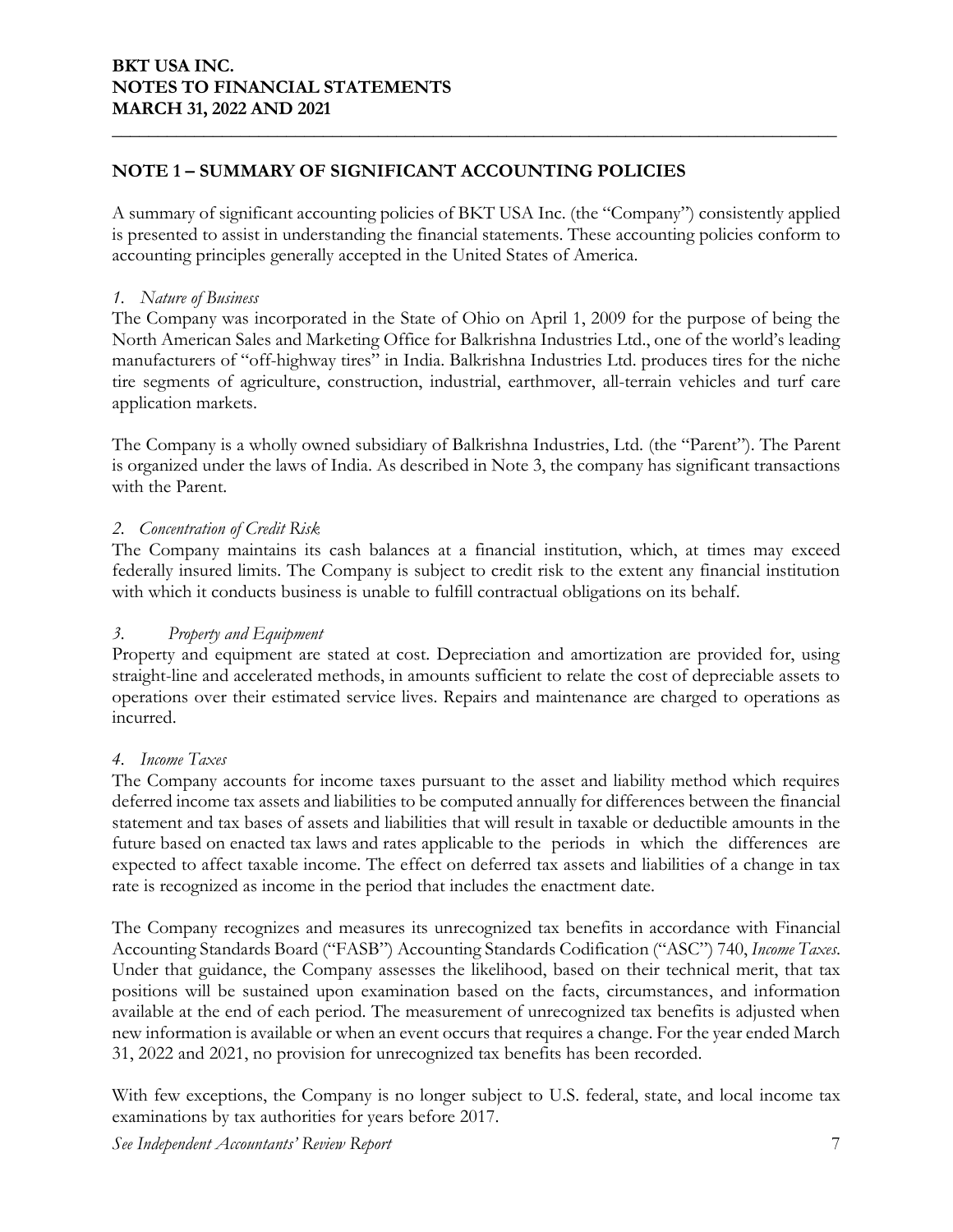#### **BKT USA INC. NOTES TO FINANCIAL STATEMENTS MARCH 31, 2022 AND 2021**

#### **NOTE 1 – SUMMARY OF SIGNIFICANT ACCOUNTING POLICIES (continued)**

#### *5. Revenue Recognition*

The Company recognizes revenue in the period earned under the terms of the relevant agreements.

**\_\_\_\_\_\_\_\_\_\_\_\_\_\_\_\_\_\_\_\_\_\_\_\_\_\_\_\_\_\_\_\_\_\_\_\_\_\_\_\_\_\_\_\_\_\_\_\_\_\_\_\_\_\_\_\_\_\_\_\_\_\_\_\_\_\_\_\_\_\_\_\_\_\_\_\_\_\_\_**

The Company adopted ASC 606- Revenue from Contracts with Customers ("ASC Topic 606") from the year beginning April 1, 2020. The guidance requires that an entity recognize revenue to depict the transfer of promised goods or service to customers in an amount that reflects the consideration to which the entity expects to be entitled in exchange for those goods or services. The guidance requires an entity to follow a five-step model to (a) identify the contract(s) with a customer, (b) identify the performance obligations in the contract, (c) determine the transaction price, (d) allocate the transaction price to the performance obligations in the contract, and (e) recognize revenue when the entity satisfies a performance obligation.

The following table summarizes the Company's revenues from contracts with customers:

| Revenue type                                             | Services                      |
|----------------------------------------------------------|-------------------------------|
| Customer                                                 | Parent, an affiliated entity  |
| Performance obligation                                   | Marketing services            |
| Performance obligation satisfied over time/point in time | Over time                     |
| Variable or fixed consideration                          | Variable consideration        |
| Payment terms                                            | Monthly in arrears or prepaid |
| Subject to return once recognized                        | $\rm No$                      |
| Classification of uncollected amounts                    | Marketing fees receivable     |

#### *6. Use of Estimates*

The preparation of financial statements in conformity with generally accepted accounting principles requires management to make estimates and assumptions that affect certain reported amounts and disclosures. Accordingly, actual results could differ from those estimates.

#### *7. Subsequent events*

The Company has evaluated subsequent events through May 4, 2022, the date on which these financial statements were available to be issued. There were no material subsequent events that required recognition or additional disclosure in these financial statements.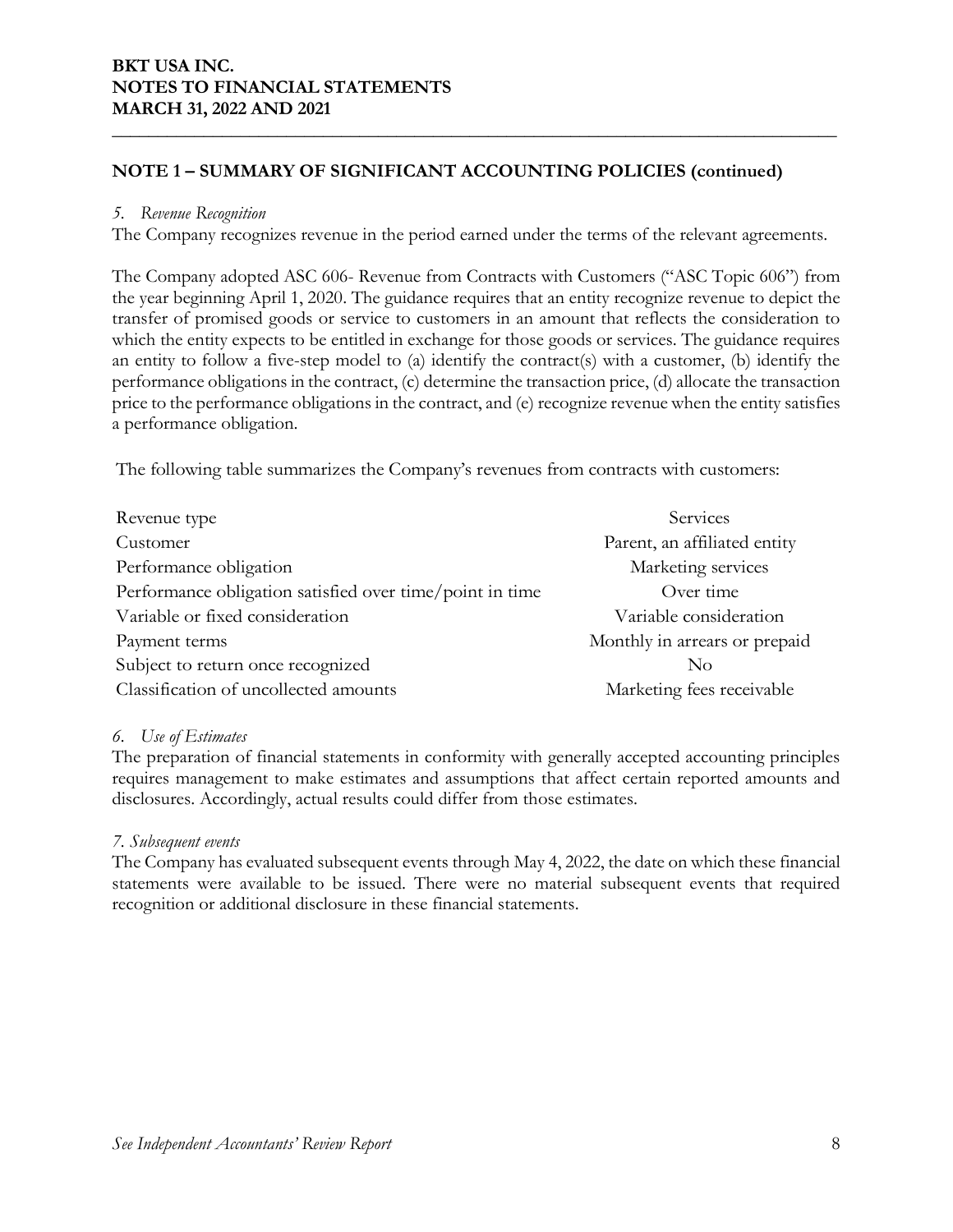#### **BKT USA INC. NOTES TO FINANCIAL STATEMENTS MARCH 31, 2022 AND 2021**

#### **NOTE 2 – PROPERTY AND EQUIPMENT**

Property and equipment consist of the following at March 31:

|                                | <b>Estimated Useful</b><br>Amount |              |              |  |
|--------------------------------|-----------------------------------|--------------|--------------|--|
|                                | Lives (Years)                     | 2022         | 2021         |  |
| Computer Equipment             |                                   | 13,528<br>\$ | 13,528<br>\$ |  |
| Office Equipment               | 5.                                | 21,620       | 21,620       |  |
| Tradeshow Equipment            |                                   | 103,734      |              |  |
| Furniture and Fixtures         |                                   | 37,937       | 37,937       |  |
| Leasehold Improvements         | 15                                | 121,895      | 121,895      |  |
|                                |                                   | 298,714      | 194,980      |  |
| Less: Accumulated Depreciation |                                   | (60,790)     | (25, 944)    |  |
|                                |                                   | 237,924      | 169,036      |  |

**\_\_\_\_\_\_\_\_\_\_\_\_\_\_\_\_\_\_\_\_\_\_\_\_\_\_\_\_\_\_\_\_\_\_\_\_\_\_\_\_\_\_\_\_\_\_\_\_\_\_\_\_\_\_\_\_\_\_\_\_\_\_\_\_\_\_\_\_\_\_\_\_\_\_\_\_\_\_\_**

Depreciation expense on property and equipment for the year ended March 31, 2022 and 2021 was \$34,846 and \$21,351 respectively.

#### **NOTE 3 – INCOME TAXES**

The provision for income taxes for the year ended March, 31 2022 and 2021 is summarized as follow:

| Current                          | 2022     | 2021   |
|----------------------------------|----------|--------|
| Federal                          | \$37,435 | 40,381 |
| <b>State</b>                     | 1,831    | 6,748  |
| Total current income taxes       | 39,266   | 47,129 |
| Deferred                         |          |        |
| Federal                          | 14,556   | 9,606  |
| Total provision for income taxes | 53,822   | 56,735 |

The actual provision for income taxes reflected in the statements of income for the year ended March 31, 2022 and 2021 differs from the provision computed at the Federal statutory tax rates. The principal differences between the statutory income tax and the actual provision for income taxes is summarized as follows:

|                                                    | 2022     | 2021     |
|----------------------------------------------------|----------|----------|
| Computed income taxes at statutory rate of 21%     | \$52,915 | \$47,727 |
| State and local income taxes, net of federal taxes | 907      | 6,250    |
| Increase (decrease) in taxes resulting from:       |          |          |
| Meals and entertainment                            |          | 2,758    |
|                                                    | \$53,822 | \$56,735 |

The company, for Federal income tax purposes, files a consolidated federal income tax return with other entities commonly owned by the company's parent. The actual tax payment may differ from the provision for taxes due to any tax benefit from the other subsidiaries.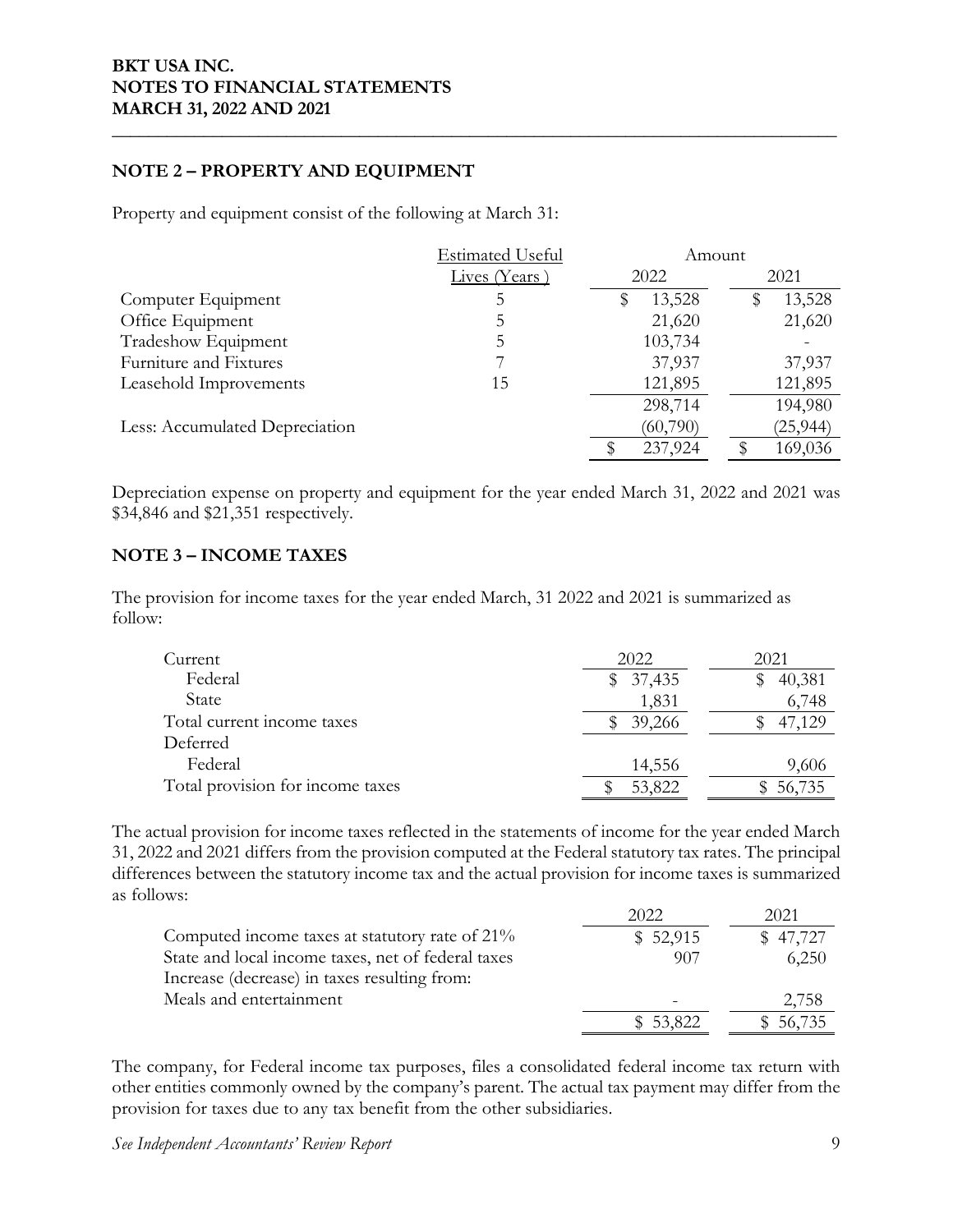#### **NOTE 4 – RELATED PARTY TRANSACTIONS**

The Company receives all of its marketing services revenue from its Parent based upon reimbursement of expenditures plus a standard markup percentage. The Company recognized \$5,384,925 and \$4,744,373 in revenue from the parent for services performed for the year ended March 31, 2022 and 2021. The amount due from parent under this agreement was \$435,770 and \$426,527 at March 31, 2022 and 2021 respectively, and included in accounts receivable, related party.

**\_\_\_\_\_\_\_\_\_\_\_\_\_\_\_\_\_\_\_\_\_\_\_\_\_\_\_\_\_\_\_\_\_\_\_\_\_\_\_\_\_\_\_\_\_\_\_\_\_\_\_\_\_\_\_\_\_\_\_\_\_\_\_\_\_\_\_\_\_\_\_\_\_\_\_\_\_\_\_**

#### **NOTE 5 – PENSION PLAN**

During the year ended March 31, 2022 and 2021, the Company maintained a contributory profit sharing plan as defined under Section 401(k) of the U.S. Internal Revenue Code covering substantially all U.S. employees. Employees employed after January 1, 2011 who have attained the age of 21 are eligible to participate starting the month following completion of 30 days of service with the Company. The Company contributed at a rate of 100% of the employee's elective deferral contribution up to a maximum of 3% of the employee's eligible compensation. The plan also provides for discretionary profit-sharing contributions to be made at the election of the Company. The Company made no discretionary profit-sharing contribution during the year. Total pension plan expense for the year ended March 31, 2022 and 2021 was \$69,068 and \$66,882 respectively.

#### **NOTE 6 – COMMITMENTS**

#### **Lease commitments**

Effective May 1, 2020, the company entered in to a new ten year non-cancelable lease agreement for its main office facilities in Copley, OH expiring on April 30, 2030. . Total rent paid under this operating lease for the years ended March 31, 2022 and 2021 was \$89,516 and \$92,374 respectively.

On March 4, 2020, the company entered into a new lease agreement for a copier machine with a term of thirty nine (39) months. Minimum monthly payments are \$0 for the first three (3) months, \$50 for next three (3) months and \$375 plus applicable taxes for the balance of thirty three (33) months. Equipment lease expense was \$4,924 and \$5,695 for the year ended March 31, 2022 and 2021 respectively.

Aggregate future minimum annual rental payments under these leases as of March 31, 2022 are as follows: Year Ended

| i ear Ended      |              |
|------------------|--------------|
| <u>March 31,</u> | Amount       |
| 2023             | \$<br>83,704 |
| 2024             | 81,538       |
| 2025             | 89,748       |
| 2026             | 91,543       |
| 2027             | 93,374       |
| 2028 and after   | 299,748      |
|                  | 739,655      |